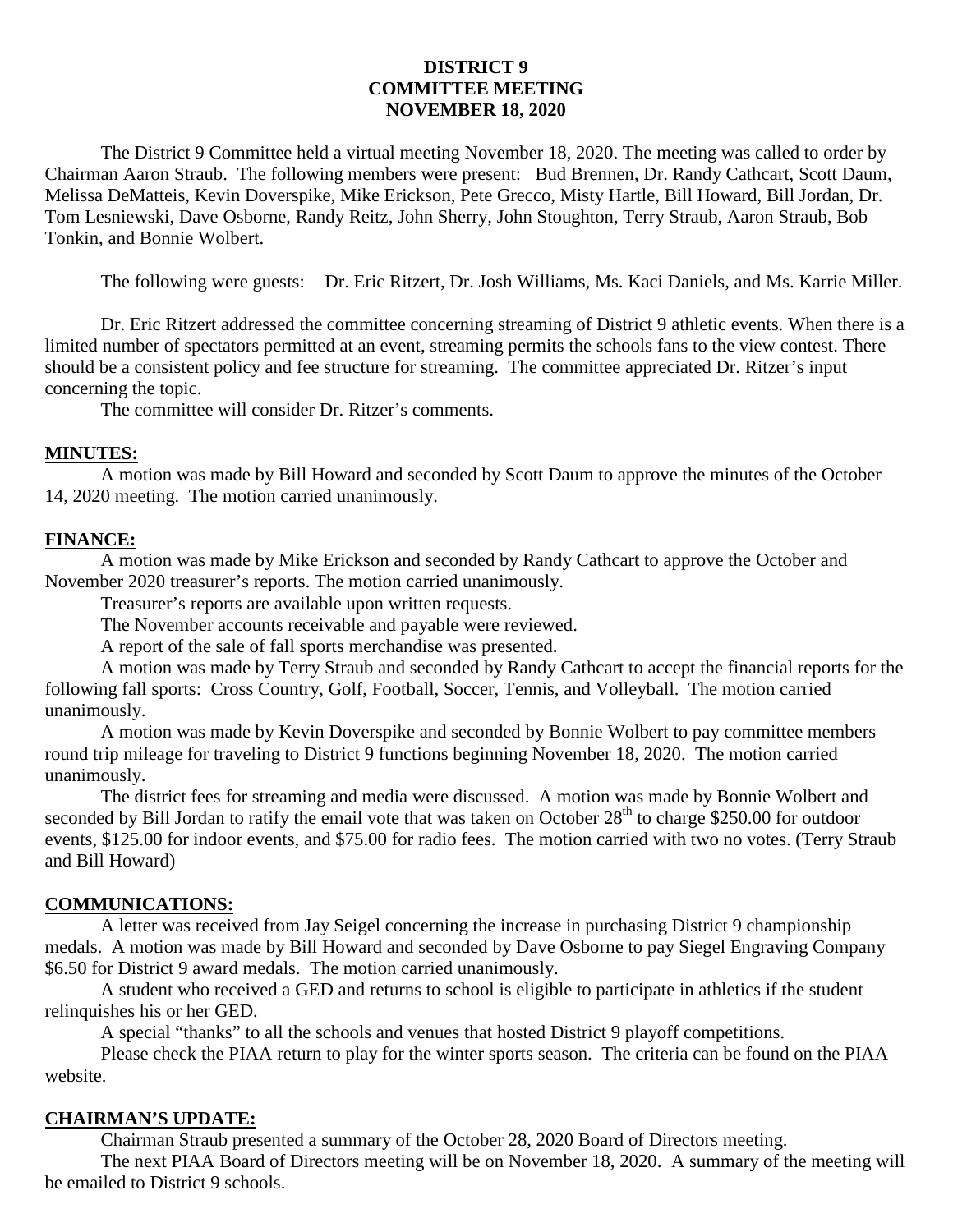Please review the Chairman Straub's summary of the November 18<sup>th</sup> Board of Directors meeting especially masking orders, virtual practices, and virtual competition.

Virtual practices are not considered legal practices by the PIAA.

The deadline for coaches and officials to view the winter sport rules meetings is November 28, 2020.

The use of HomeTown tickets for PIAA inter-district events was well received. The district committee will consider the use of HomeTown tickets for future District 9 events.

The committee will continue to review higher seeded teams hosting playoff events and the district pricing of tickets for district events.

# **ADMINISTRATIVE:**

A motion was made by Pete Grecco and seconded by John Sherry to approve the cooperative sports agreement between Clearfield Area Middle School and Clearfield St. Francis Junior High School in basketball for one year. The motion carried unanimously.

A motion was made by Scott Daum and seconded by Terry Straub to ratify the following co-operative sports agreements:

| Brockway – DuBois Catholic:                     | girls' golf                                       |
|-------------------------------------------------|---------------------------------------------------|
| Brockway – DuBois Catholic:                     | girls' soccer                                     |
| Port Allegany – Smethport:                      | junior high soccer                                |
| Oil City Middle – Venango Catholic Junior High: | cross country                                     |
| $Warren - Sheffield:$                           | football (one year)                               |
| $\text{Oil}$ City – Cranberry:                  | competitive spirit                                |
| $Sheffield - Abraxas:$                          | football $(2021)$                                 |
| Sheffield – Abraxas and Lighthouse Academy:     | wrestling                                         |
| Clarion – C-L, Keystone, N. Clarion, and Union: | wrestling (adding of Union to the existing co-op) |

The motion carried unanimously.

A motion was made by Mike Erickson and seconded by Bill Jordan to approve the cooperative sports agreement between Sheffield Area High School and Lighthouse Academy in wrestling, softball, and girls' basketball. The motion carried unanimously.

Mike Erickson and Kevin Doverspike will write a policy proposal concerning championship awards. The proposal will be emailed to the committee.

A motion was made by Pete Grecco and seconded by Melissa DeMatteis to table discussions concerning the annual committee election procedures and the appointment of parents' representatives. The motion carried unanimously.

# **TRANSFER REQUESTS:**

## . **FOREIGN EXCHANGE STUDENTS APPROVED:** None

**HEARINGS:** None **SPORTS COMMITTEES:**

**Cross Country:** Chairman John Sherry will be sending a survey concerning cross country to District 9 member schools.

**Golf:** If a school has a golf course in their school district that is interested in hosting a District 9 championship tournament please send a letter of interest to Chairman Kevin Doverspike. Future sites will be approved at the next committee meeting.

**Competitive Spirit:** District 9 is looking for a site to host competitive spirit. Any school interested in hosting the event contact Chairperson Bonnie Wolbert.

**Soccer:** A motion was made by Kevin Doverpike and seconded by Pete Grecco that the higher seeded team host all matches other than the district finals. The motion carried unanimously.

None